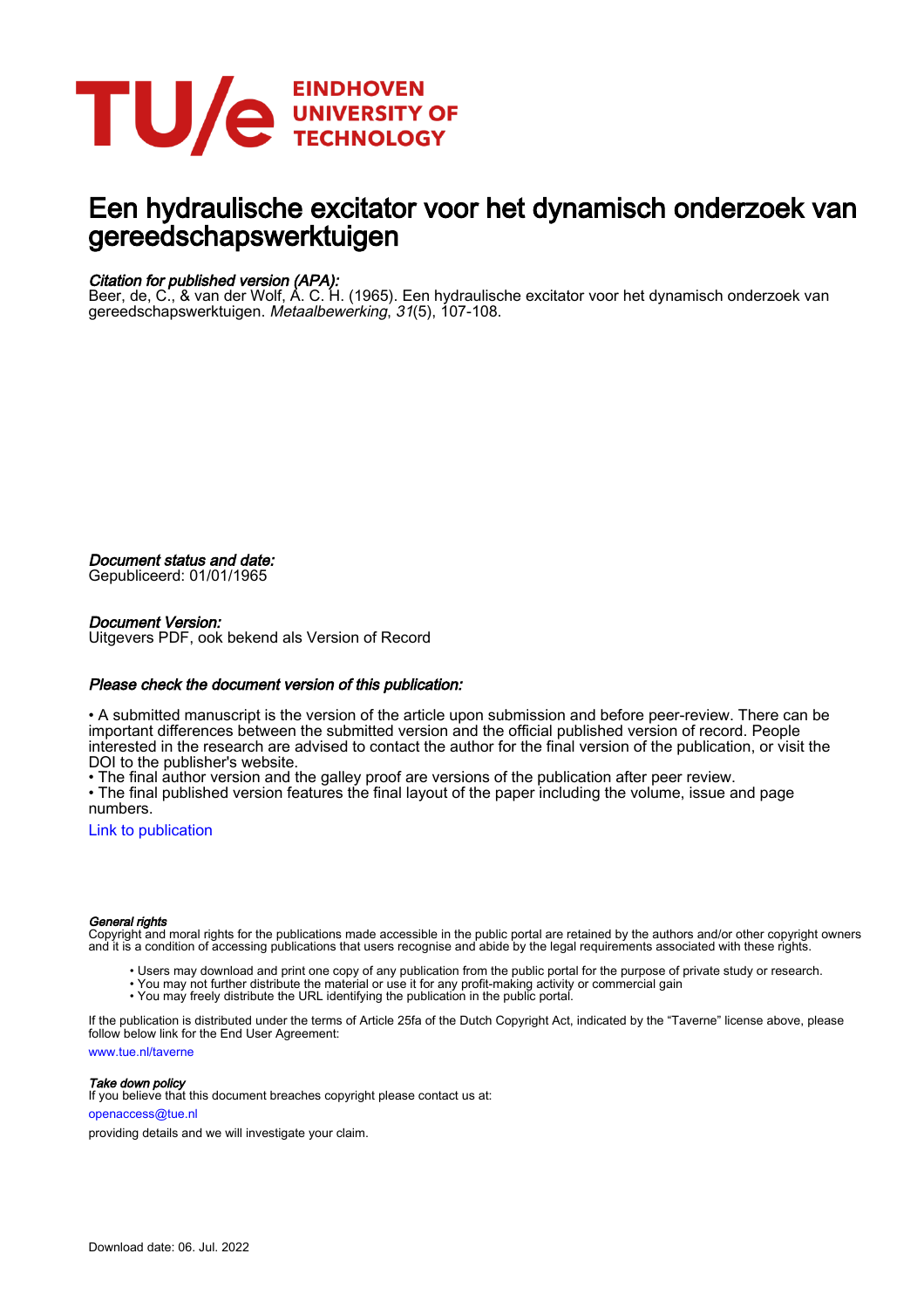# **CENTRUM VOOR METAALBEWERKING LABORATORIUM VOOR WERKPLAATSTECHNIEK**

UDC 531.3:621.9

**CVM - TNO** 

T H

**DELET - FINDHOVEN** 

# Een hydraulische excitator voor het dynamisch onderzoek van gereedschapswerktuigen

# door ir. A. C. H. van der Wolf en prof. ir. C. de Beer

Laboratorium voor Werkplaatstechniek van de Technische Hogeschool te Eindhoven

Het is mogelijk de stabiliteit van een gereedschapswerktuig te onderzoeken door, met een nauwkeurig regelbare frequentie, het werktuig met een harmonisch wisselende kracht aan te stoten. Men bootst hierbij als het ware de omstandigheden na die bij het "ratelen" tijdens het verspanen optreden.

Tot voor kort is het de gewoonte geweest gebruik te maken van excitatoren van het elektro-magnetische type. Deze bezitten echter enkele nadelen, te weten:

- de grote afmetingen en het grote gewicht van de excitator, indien een dynamische kracht van enige grootte wordt verlangd;
- een elektro-magnetische excitator levert in de reael geen statische of zogenaamde "voorspankracht".



Fig. 1. Schema van de proefopstelling



Fig. 2. De hydraulische installatie 3

Het ligt dan ook voor de hand, dat de meest recente ontwikkelingen op dit gebied juist deze nadelen trachten te elimineren. Een voorbeeld hiervan is de elektro-hydraulische excitator 1). Een belangrijk nadeel van deze laatste is de kostbare elektronische en hydraulische apparatuur welke men erbij nodig heeft.

In ons laboratorium is nu een hydraulische excitator gebouwd volgens hetzelfde principe als van het hydraulische vermoeiingsapparaat D-180, dat ontwikkeld is door ir. J. J. Kraakman. Een schematische voorstelling van de hele installatie is in figuur 1 gegeven.

De hydraulische eenheid levert een constante oliestroom Q, welke in de generator zodanig wordt gestuurd, dat in het systeem een bepaald drukverloop met frequentie w ontstaat en daarmee evenredig een krachtverloop in de excitator. De vorm van dit krachtverloop kan aan de behoeften worden aangepast. Door de eerstgenoemde schrijver is nu de generator zodanig ontworpen, dat een sinusvormige drukbelasting met een "voorspankracht" wordt verkregen. Figuur 2 geeft de hydraulische installatie weer.

 $\therefore$  ') Zie: "Design and application of electro-hydraulic exciters for the investigation of large machine tools."<br>
Lezing gehouden door prof. dr. ing. H. Opitz op 16 september 1964<br>
op de "Fifth international machine too